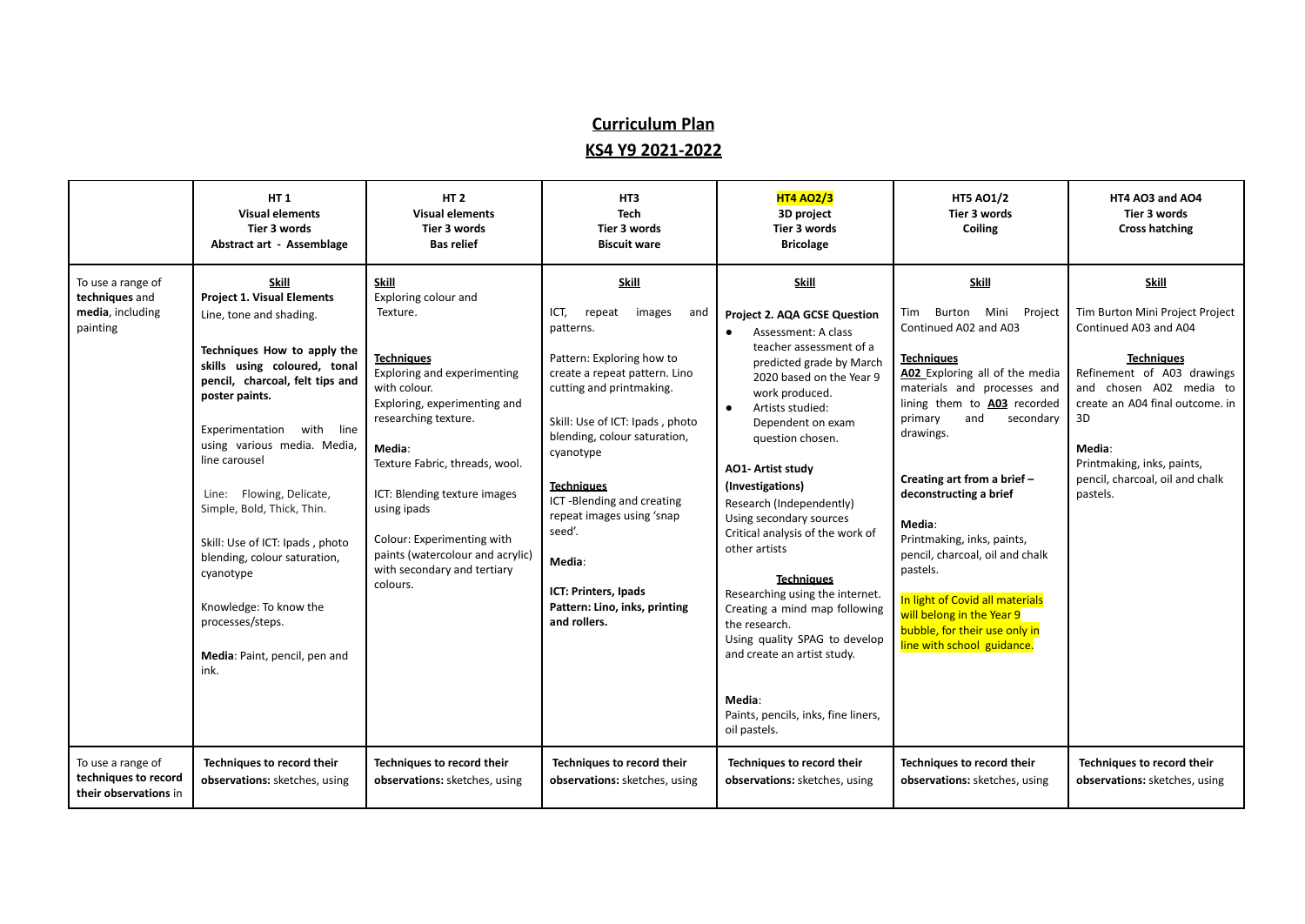| sketchbooks,<br>journals and other<br>media as a basis for<br>exploring their ideas                                                                     | secondary sources, combining<br>media, small artist<br>study/copying<br><b>Exploring ideas: Drawing from</b><br>primary and secondary<br>sources.                                                                                                                  | secondary sources, combining<br>media, small artist<br>study/copying<br><b>Exploring ideas: Drawing from</b><br>primary and secondary<br>sources.                                                                         | secondary sources, combining<br>media, small artist<br>study/copying<br><b>Exploring ideas: Drawing from</b><br>primary and secondary<br>sources.                                                                          | secondary sources, combining<br>media, small artist<br>study/copying<br><b>Exploring ideas: Drawing from</b><br>primary and secondary<br>sources.                                                                                                                   | secondary sources, combining<br>media, small artist<br>study/copying<br><b>Exploring ideas: Drawing from</b><br>primary and secondary<br>sources.                                                                                                                   | secondary sources, combining<br>media, small artist<br>study/copying<br><b>Exploring ideas: Drawing from</b><br>primary and secondary<br>sources.                                                                                                                    |
|---------------------------------------------------------------------------------------------------------------------------------------------------------|--------------------------------------------------------------------------------------------------------------------------------------------------------------------------------------------------------------------------------------------------------------------|---------------------------------------------------------------------------------------------------------------------------------------------------------------------------------------------------------------------------|----------------------------------------------------------------------------------------------------------------------------------------------------------------------------------------------------------------------------|---------------------------------------------------------------------------------------------------------------------------------------------------------------------------------------------------------------------------------------------------------------------|---------------------------------------------------------------------------------------------------------------------------------------------------------------------------------------------------------------------------------------------------------------------|----------------------------------------------------------------------------------------------------------------------------------------------------------------------------------------------------------------------------------------------------------------------|
| To increase their<br>proficiency in the<br>handling of different<br>materials                                                                           | Increase proficiency: holding<br>painting and drawing<br>implements correctly.<br>Using/mixing primary and<br>secondary colours.<br>Materials: felts, pencil, and<br>chalk pastels, paint, felt tips,<br>collage and pastels, felts,<br>pencil, and chalk pastels. | Increase proficiency: Drawing<br>techniques to explore formal<br>elements (line, tone, texture)<br><b>Materials: Tonal and colour</b><br>pencil, textiles, oil and chalk<br>pastels. Paint, collage, fabric<br>(textiles) | Increase proficiency:<br>Getting the consistency of the<br>ink correct and even for<br>printmaking. Explore light to<br>dark in colour mixing.<br>Materials: Printing inks, poster<br>paints, felt, pencil, cutters, lino. | Increase proficiency: holding<br>painting and drawing<br>implements correctly.<br>Using/mixing secondary and<br>tertiary colours.<br>Materials: felts, pencil, and<br>chalk pastels, paint, felt tips,<br>collage and pastels, felts,<br>pencil, and chalk pastels. | Increase proficiency: holding<br>painting and drawing<br>implements correctly.<br>Using/mixing secondary and<br>tertiary colours.<br>Materials: felts, pencil, and<br>chalk pastels, paint, felt tips,<br>collage and pastels, felts,<br>pencil, and chalk pastels. | Increase proficiency: Students'<br>now display drawing<br>implements correctly.<br>Using/mixing secondary and<br>tertiary colours.<br>Materials: felts, pencil, and<br>chalk pastels, paint, felt tips,<br>collage and pastels, felts,<br>pencil, and chalk pastels. |
| To analyse and<br>evaluate their own<br>work, and that of<br>others, in order to<br>strengthen the visual<br>impact or<br>applications of their<br>work | Evaluate work: Self, peer<br>comments on your own and<br>others artwork. Inference and<br>deduction form reading the<br>text.                                                                                                                                      | Evaluate work: Self, peer<br>comments on your own and<br>others artwork. Inference and<br>deduction form reading the<br>text.                                                                                             | Evaluate work: Self, peer<br>comments on your own and<br>others artwork. Inference and<br>deduction form reading the<br>text.                                                                                              | Evaluate work: Self, peer<br>comments on your own and<br>others artwork. Inference and<br>deduction form reading the<br>A01 annotation teacher<br>support materials.                                                                                                | Evaluate work: Self, peer<br>comments on your own and<br>others artwork. Inference and<br>deduction form reading A02<br>and A03 annotation notes.                                                                                                                   | Evaluate work: Self, peer<br>comments on your own and<br>others artwork. Inference and<br>deduction form reading the<br>A04 evaluation.                                                                                                                              |